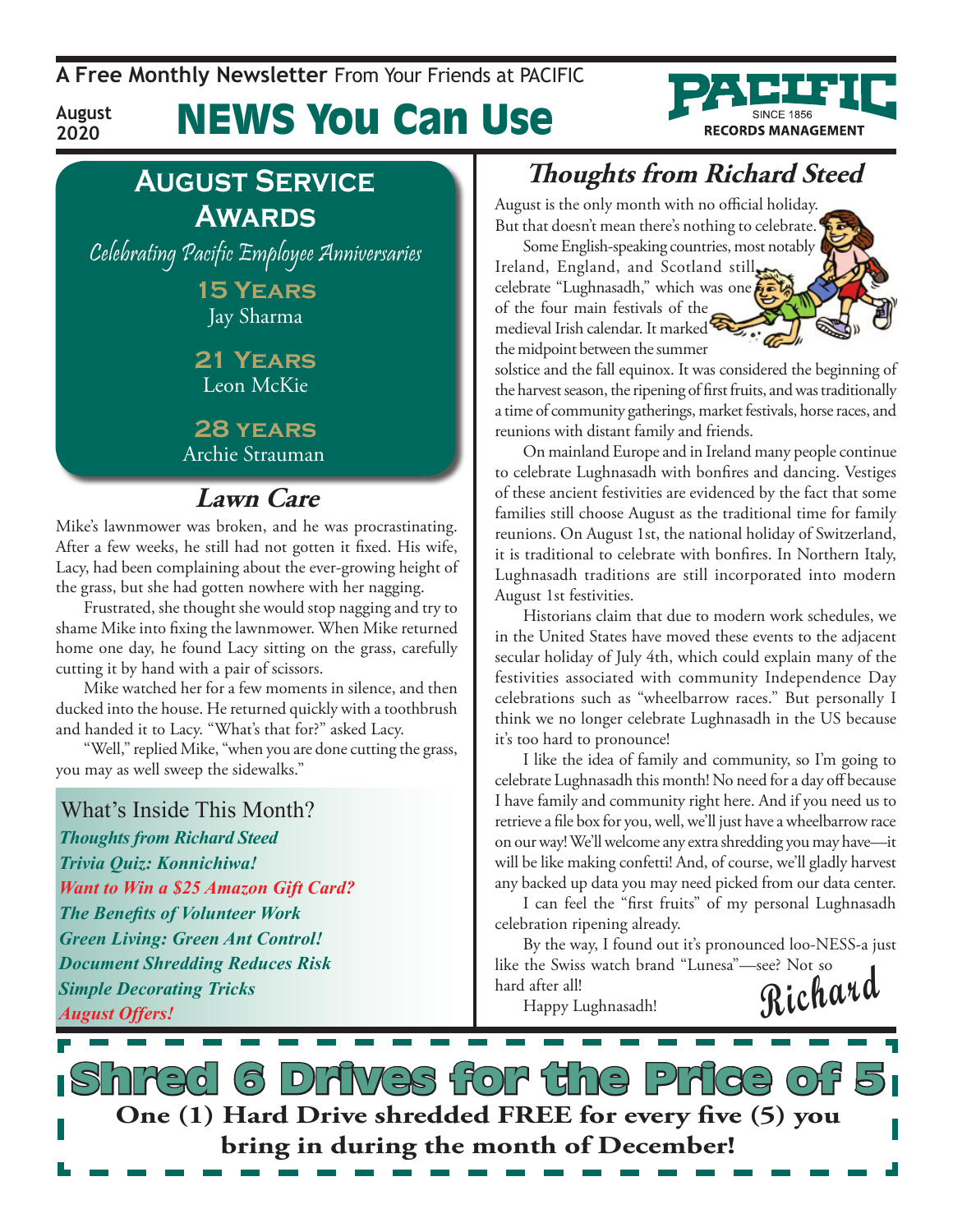## **Trivia Quiz: Konnichiwa!**

August is Learn Japanese Month. Test how much you know about the Land of the Rising Sun with this trivia quiz.

- 1. True or False: Women are not allowed inside a sumo ring for any reason.
- 2. What is the main religion in Japan?
- 3. What item is purchased daily in Japan more than in any other country of the world?
- 4. What side of the road do the Japanese drive on?
- 5. How many islands comprise the country of Japan?
- 6. True or False: The capital of Japan, Tokyo, is the largest metropolis in the world.
- 7. In Japan, what does "shinkansen" mean?
- 8. What is the legal drinking age in Japan?
- 9. What is the Japanese word for Japan?
- 10. On what island is Japan's highest mountain, Mt. Fuji, located?

### *Answers on Back Page!*

## **The Benefits of Volunteer Work**

It's easy to recognize the benefits of volunteer work to those who take advantage of the services provided. But don't underestimate the benefits to you personally when you undertake this kind of work. Volunteering can provide you with a way to meet new people, expand your skills, and boost your self-esteem. You will gain career experience along the way as well. Make sure any volunteer work you do is noted on your resume. If you are unsure of what direction your career is taking, exploring different opportunities through volunteering is a great way to test the waters. You also are networking as you work. You're meeting people in a field you're interested in—ones who could become important contacts by either offering you a job or recommending you for one.

Where should you volunteer? A good place to start is anywhere that you'd be interested in working at. Follow your interests or career path. Approach an organization or company, and ask if they accept volunteers. Be honest about your ability to commit to a certain amount of time and what types of jobs you would be interested in. You may be surprised at all of the opportunities out there.

## **Quick Tips: Home Tip**

Every laundry room should have a place to hang clothes to dry. Even if you don't have many delicate outfits, you need a place for damp clothes, wet swimsuits, or items you don't want to have to iron. You can easily install a spring-loaded shower curtain rod in a narrow part of your laundry room, or add a row of hooks along a wall. You can hang clothes on hangers and then on the bar or hooks to dry. Of course there's nothing wrong with the old standby of laundry line and clothespins!

## **August Holidays and Events**

### **Daily Observances:**

- 1 Lughnasadh
- 1 Respect for Parents Day
- 1-7 International Clown Week
- 2 Sisters' Day
- 3-9 National Bargain Hunting Week
- 4 National Night Out
- 5 National Underwear Day
- 7 National Lighthouse Day
- 8 Middle Children's Day
- 9 International Day of the World's Indigenous People
- 9-15 Assistance Dog Week
- 10 National S'mores Day
- 10-14 Weird Contest Week
- 10-16 Elvis Week
- 12 International Youth Day
- 12 Vinyl Record Day
- 13 International Left-Handers Day
- 15 International Geocaching Day
- 16 National Roller Coaster Day
- 18 Bad Poetry Day
- 15-21 National Aviation Week
- 19 National Aviation Day
- 19 World Humanitarian Day
- 21 Poet's Day
- 22 Be An Angel Day
- 23-29 National Return to Work Week
- 25 Kiss and Make Up Day
- 25-31 Be Kind to Humankind Week
- 26 Women's Equality Day
- 28 Race Your Mouse Around the Icons Day
- 29 More Herbs, Less Salt Day
- 30 National Grief Awareness Day

### **Monthly Observances:**

American Adventures Month Black Business Month Boomers Making a Difference Month Bystander Awareness Month Children's Eye Health and Safety Month Children's Vision and Learning Month Family Eye Care Month Get Ready for Kindergarten Month Happiness Happens Month Learn Japanese Month National Immunization Awareness Month National Read a Romance Month National Spinal Muscular Atrophy Awareness Month National Traffic Awareness Month Neurosurgery Outreach Month What Will Be Your Legacy Month



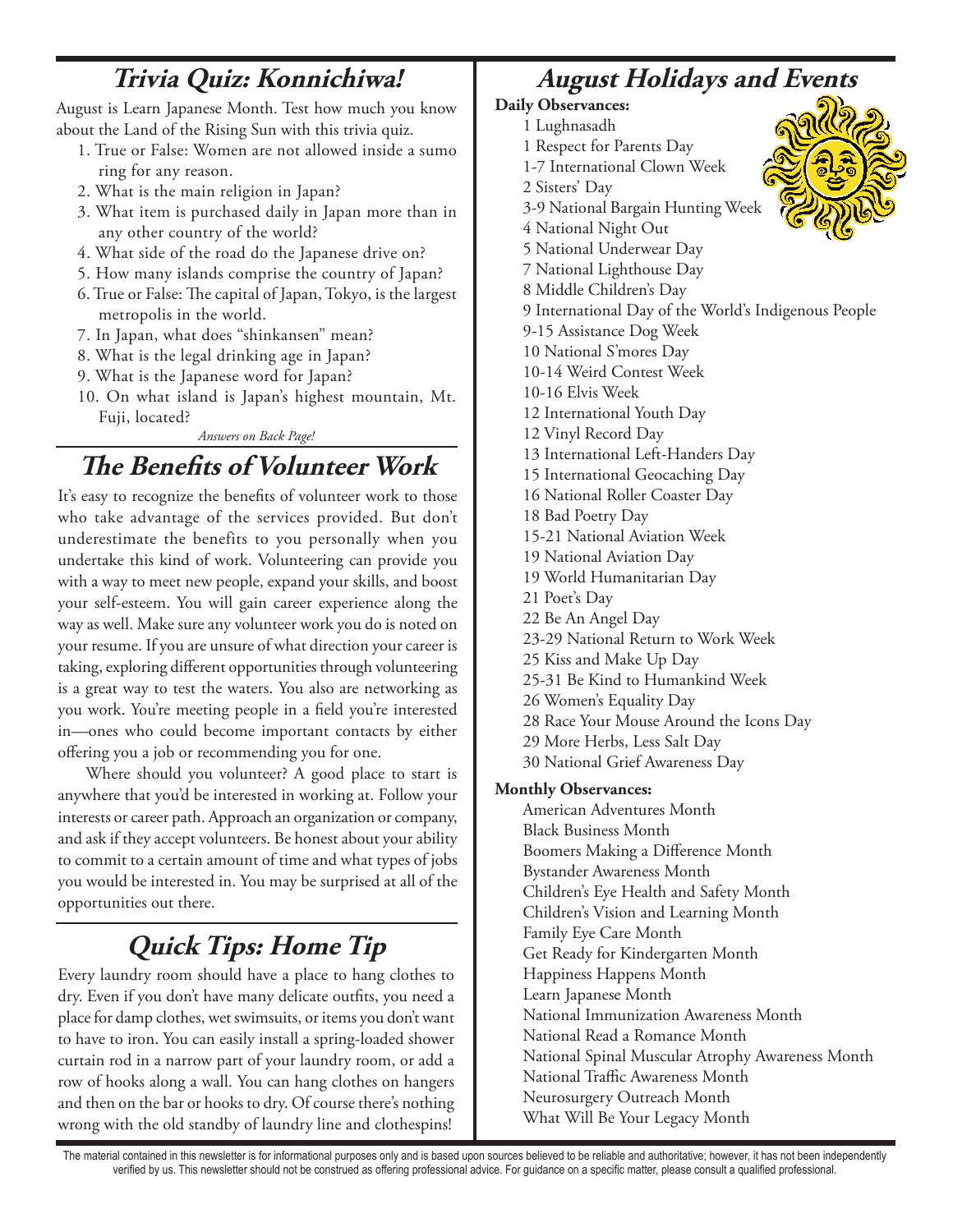# PacBlog

## **Inside a Records Center**

PacBlog is the monthly web log of Pacific Records Storage To read this month's installment, please click the title below[.](http://pacific-records.com/5-advantages-of-a-local-shredding-and-destruction-provider) <https://pacific-records.com/inside-a-records-center>

You may also access the PacBlog at the URL below. There you will find this month's installment along with archives of previous installments.

**http://pacific-records.com/category/pacnews**

## **Have A Question For Us?**

We love to hear from all our good friends and clients who enjoy reading our monthly newsletter. If you have a question related to off-site document storage, shredding, media vaulting, or document imaging, please feel free to give us a call or send us an email.

### **(888) 893-6054 or info@pacific-records.com**

*"If you want to see the sunshine, you have to weather the storm." – Frank Lane*

**Do You Want To Win A \$25 Amazon Gift Card?**



Each month we'll give you a new challenge of some type. All those who reply with a correct answer are eligible to win. At the end of the month we'll draw the name of one lucky winner.

Here is this month's challenge: **Last Month's Answer to:**  If it takes six men one hour to dig six holes, how long does it take one man to dig half a hole?

*What does this say? or nothing or nothing*

**Double or Nothing!**

**Last month's Winner: Madalyn Guevara**

**Dan Parrish Insurance Services, Inc.**

Email your answer to **info@pacific-records.com**

## **Green Living: Green Ant Control!**

No this isn't about controlling green ants, but about controlling ants greenly. Before reaching for a can of insecticide to quell your ant insurrection, consider these earth-friendly tips. Try pouring lemon juice or sprinkling cinnamon where you see ants. You can also place the cinnamon in cheesecloth bags and set them in affected areas. It has been reported to be highly effective.

Baking soda is the ol' tried-'n-true. Pour a perimeter line of baking soda in anty areas. They say ants won't cross over the line. Baby powder is reported to work in the same way. Similarly, a ring of coffee grounds can deter ants from your cherished garden plants.

Puree some orange peels in water, and apply the mixture anywhere you'd like to discourage ants. Again, they don't like to cross the barrier.

Ants detest vinegar. Spray it around doorways, under sinks, behind refrigerators, and anywhere ants frequent. A low-profile tray of vinegar mixed with honey also works against ants.

Pour boiled water over ant tracks to destroy their scent trial, and pour it into their nests to kill them and their eggs.

Sometimes the best way to stop ants is by discouraging their activity in the first place. Be sure to remove large rocks and pieces of wood from your garden. Make sure any wood stored on your patio is raised up off the ground. This will keep carpenter ants from selecting the moistened bottoms as potential nesting sites.

Finally, if you find a "green ant control" that works for you, share it with your neighbors, friends, and family!



"How much of my time at work will I actually have to devote to my job?"



*Get 3 months of free Secure Destruction service when you sign up for a new Secure Destruction account with a one-year agreement. Just mention this coupon! Email info@pacific-records.com for more information.*